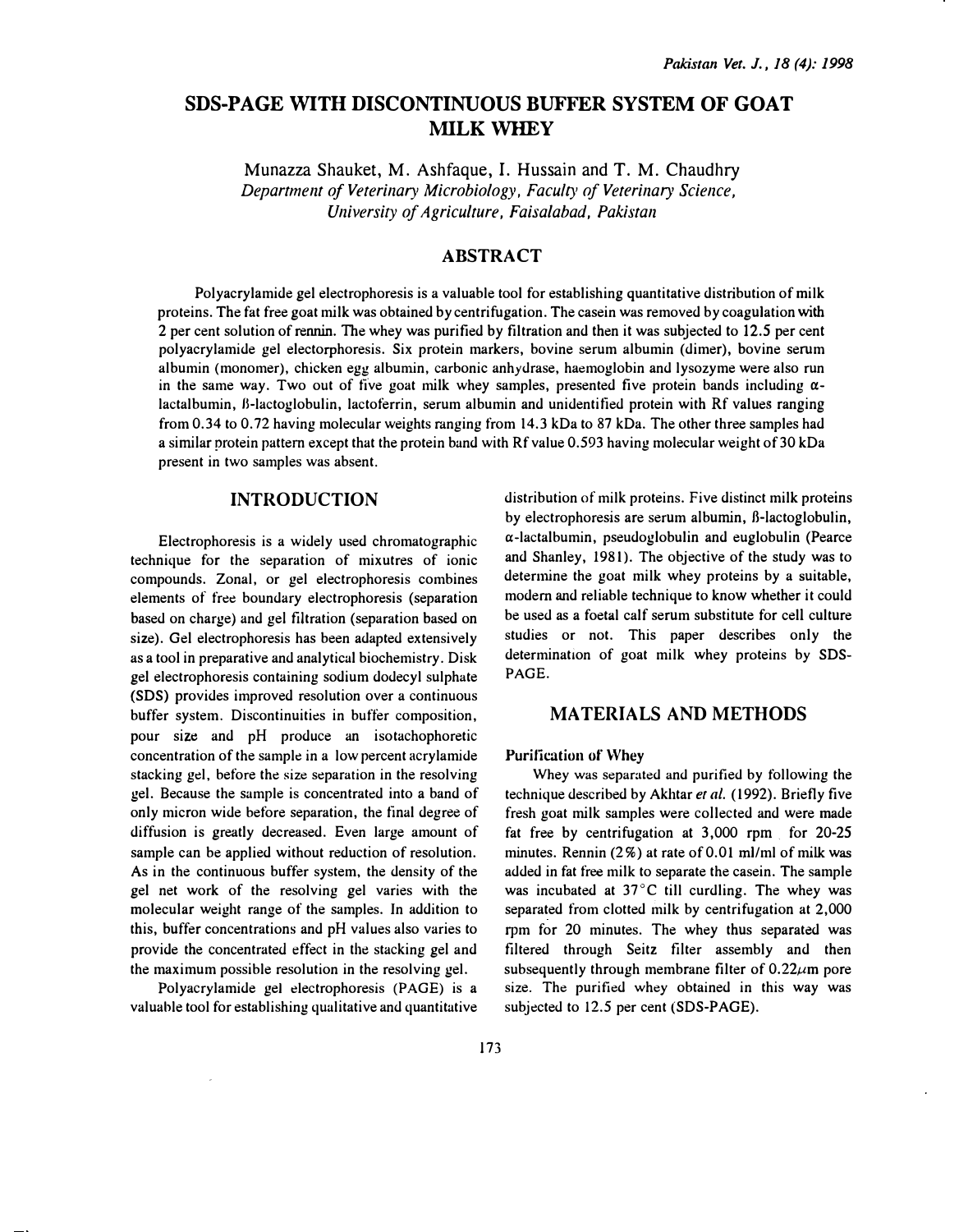### SDS-PAGE

Discontinuous buffer system of. SDS-PAGE as described by Laemmli (1970) was used. Separating gel buffer (1.5 M tris HCl, pH 8.8), stacking gel buffer (0.5) tris HCl, pH  $(6.8)$ , 2X sample buffer (for liquid sample), IX sample buffer (for solid samples) and runnin buffer (electrode buffer) were prepared following the method described by See and Jackowsky ( 1989) and stored at 4<sup>°</sup>C. Vertical gel electrophoresis system (BIORAD-USA) was used for the separation of whey proteins.

The samples were prepared by adding  $50\mu L$  of 2X samples buffer to  $50 \mu L$  of protein sampel (purified whey) in 1.5 mL eppendorf tubes. A  $3\mu$ L of 0.2 per cent bromophenol blue was added and kept in water bath at boiling temperature for two minutes and cooled at room temperature. Six protein markers of electrophoresis grade were selected and m�arked "M" on eppendorf tubes; i.e., M-1: Lysozyme, M-2:Heamoglobin, M-3: Carbonic anhydrase, M-4: Chicken egg albumin, M-5: Boving serum albumin (Monomer) and M-6: Bovine serum albumin (Dimer). Protein marker (2 mg) was mixed with  $200.4L$  of IX sample buffer in eppendorf tube marked "M". A  $3\mu L$  of 0.2 percent bromophenol blue was added to each tube and was kept in water bath at boiling temperature for two minutes and the cooled at room temperature.

The samples were loaded (20  $\mu$ L) in to the gel slots. Electrophoresis was carried out at room temperature at  $100$  V for 6 hours until the bromophenol blue dye was about 1 em from the bottom of separation gd. After that, the gel was subjected to staining and destaining. (Hames and Rickwood, 1983).

Molecular weights were determined as described by Weber and Osborn (1969) from relative mobility (Rt) by extrapolating from a standard curve of molecular weight markers as shown in Fig I.

### RESULTS

In SDS-PAGE using 12.5 per cent polyacrylamide gel, two out of tive goat milk samples, presented tive protein bands with Rf values ranging from 0.34 to 0. 72 having molecular weights ranging from 14.3 to 87 kDa (Table I). Protein band with Rf value 0.340 had molecular weight of 87 kDa and that of Rf value 0.373 had molecular weight of 67 kDa. Protein band of Rf value 0.593 had molecular weight of 30 kDa. Protein band of Rf value 0.701 had molecular weight of 19 kDa. Protein band of Rf value 0.72 had molecular weight of 14. 3 kDa.

The other three samples had a similar protein pattern except that the protein band with Rf value 0.593 having molecular weight of 30 kDa present in two samples described above was absent. There was a visible difference in concentration of proteins in all five milk whey samples in respect to intensity of staining of individual band (Plate 1).



Plate 1. SDS-PAGE of goat milk whey using  $12.5\%$ polyucrylmniJ gel.

|                                | Table 1: Molecular weight of protein bands of goat |  |  |  |
|--------------------------------|----------------------------------------------------|--|--|--|
| milk whey with their Rf values |                                                    |  |  |  |

| Lane | No. of                  | Rt value | Molecular    |
|------|-------------------------|----------|--------------|
| No.  | <b>Bands</b>            |          | Weight (kDa) |
| l    | ı                       | 0.340    | 87.0         |
|      | $\overline{\mathbf{c}}$ | 0.373    | 67.0         |
|      | 3                       | 0.593    | 30,0         |
|      | 4                       | 0.701    | 19.0         |
|      | 5                       | 0.720    | 14.3         |
| 2    | l                       | 0.340    | 87.0         |
|      | 2                       | 0.373    | 67.0         |
|      | $\overline{\mathbf{3}}$ | 0.701    | 19.0         |
|      | 4                       | 0.720    | 14.3         |
| 3    | ı                       | 0.340    | 87.0         |
|      | $\overline{\mathbf{c}}$ | 0.373    | 67.0         |
|      | $\overline{\mathbf{3}}$ | 0.593    | 30.0         |
|      | 4                       | 0.701    | 19.0         |
|      | 5                       | 0.720    | 14.3         |
| 4    | l                       | 0.340    | 87.0         |
|      | 2                       | 0.373    | 67.0         |
|      | $\overline{\mathbf{3}}$ | 0.701    | 19.0         |
|      | 4                       | 0.720    | 14.3         |
| 5    | l                       | 0.340    | 87.0         |
|      | 2                       | 0.373    | 67.0         |
|      | 3                       | 0.701    | 19.0         |
|      | 4                       | 0.720    | 14.3         |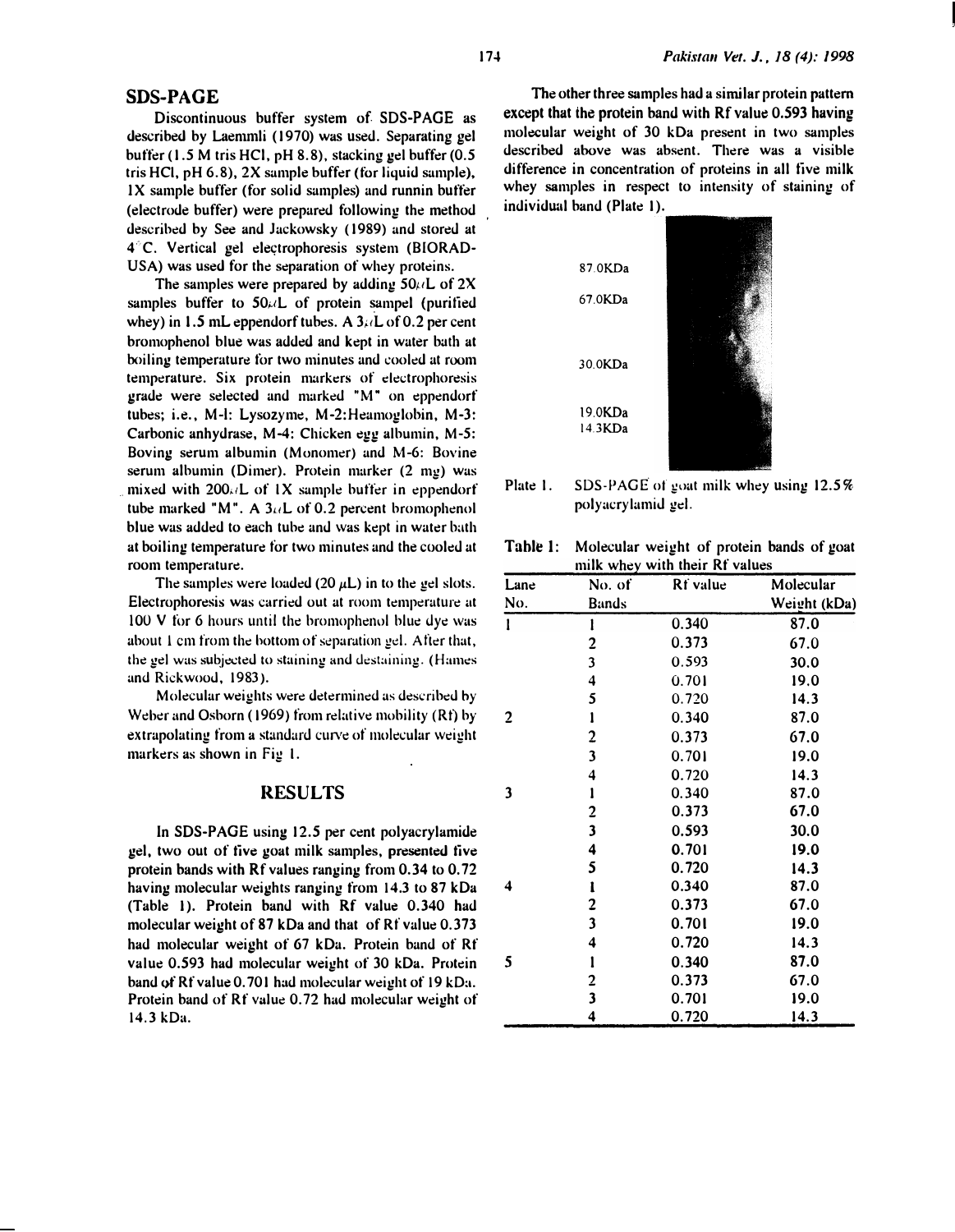# DISCUSSION

Out of tive milk samples, three had four protein fractions. Almost similar observations have been reported by Stupnitskii and Chenko (1967) that goat milk whey proteins were separated by gel electrophoresis into four fractions corresponding to immunoglobulins (lgs), blood serum albumin (BSA),  $\alpha$ -lactalbumin ( $\alpha$ -LG). Cossedu and Pisanu (1979), Lim et al. (1986) and Mahran et al. (1988) also reported the presence of four protein fractions in goat milk whey by using polyacrylamide gel electrophoresis.

The protein fractions with molecular weight of 87 kDa present in all samples of goat milk whey resembled in molecular weight of lactoferrin. Shigeru (1988) also reported the molecular weight of lactoferrin as 87 kDa, while Larson (1985) described the molecular weight of lactoferrin as 90 kDa. Lactoferrin is an iron binding protein present in milk. Transferrin is also an iron binding protein which is common in blood plasma. Lactoferrin is secreted by several other organs besides the mammary glands. Both these differ from each other in composition and electrophoretic mobility and do not



Fig.l: Standard curve of protein markers

cross react \Vith each other immunologically. Transferrin has been isolated from blood of many species but only from the milk of cow and rabbit (Smith, 1959). Lactoferrin has been isolated from milk of humans, mouse, guinea pig, cow and sheep. The protein fractions with molecular weight of 67 kDa present in goat milk whey samples resembled in molecular weight of serum albumin. Larson ( 1985) described the molecular weight of serum albumin as 66.0 kDa while Shigeru (1988) reported it to be 67 kDa. The protein fraction with molecular weight of 30 kDa present in two samples was an unidentitied protein. According to the tindings of Larson (1985), when case in is precipitated from milk by acid, the resulting whey contains the soluble proteins including the proteose peptone fragments derived by the cleavage of H-casein as casein was removed by rennin. The protein bands with molecular weight of 19.0 kDa was present in all five milk whey samples resembled the molecular weight of B-lactoglobulin (B-LG). Larson ( 1985) and Shigeru ( 1988) observed the molecular weight of B-lactoglobulin as 18.3 kDa. The protein bands having molecular weight of 14.3 kDa resembled in molecular weight of  $\alpha$ -lactalbumin ( $\alpha$ -LA). Larson (1985) described the molecular weight of  $\alpha$ -lactalbumin as 14.17 kDa, where as Shigeru ( 1988) observed the molecular weight of  $\alpha$ -lactalbumin as 14.2 kDa  $\alpha$ -lactalbumin exerts a protective action on the large molecualr aggregations of milk, such as casein and fat. globules. Lactalbumin because of its high lysine content also exerts a desirable supplementary effect in improving the nutiritive value of casein. It also plays an essential role in the biosynthesis of lactose. The variation observed in molecular weights of protein fractions exists in literature too.

The intensity of protein bands was different in all goat milk whey samples. Certain physiological and pathological factors influence the concentration of proteins in milk. According to the findings of Birgel et al. (1971), the amount of  $\gamma$ -globulin rises in milk with age while albumin and B-globulin are not influenced by age. Cossedu and Pisanu ( 1979) observed that immunoglobulin content of goat whey proteins was higher in February and lower in June while Blactglobulin and  $\beta$ -lactalbumin contents were lower in February than in other months. Rainard et al. (1982) reported that transferrin and bovine serum albumin increased sufficiently in late lactation (270th day of lactation). Lactoferrin concentration increased significantly in quarters infected by major pathogens whereas minor pathogens infection caused no signiticant increase in lactoferrin concentration (Rainard et al., 1982).

# REFERENCES

- Akhtar, M., M. Ashfaque, M. Afaque, I. Hussain and A.B. Zahur, 1992. Purification and concentration of colostral immunoglobulins in cross-bred cows. Pakistan Vet. J., 12: 39-41.
- Birge!, E.H., S. Ferri, and L.O. Medeiros, 1971. Studics by paper electrophoresis of the proteins of normal serum of Anglo-Nubian female goats. Reel. Med. Vet., 147: 43-48.